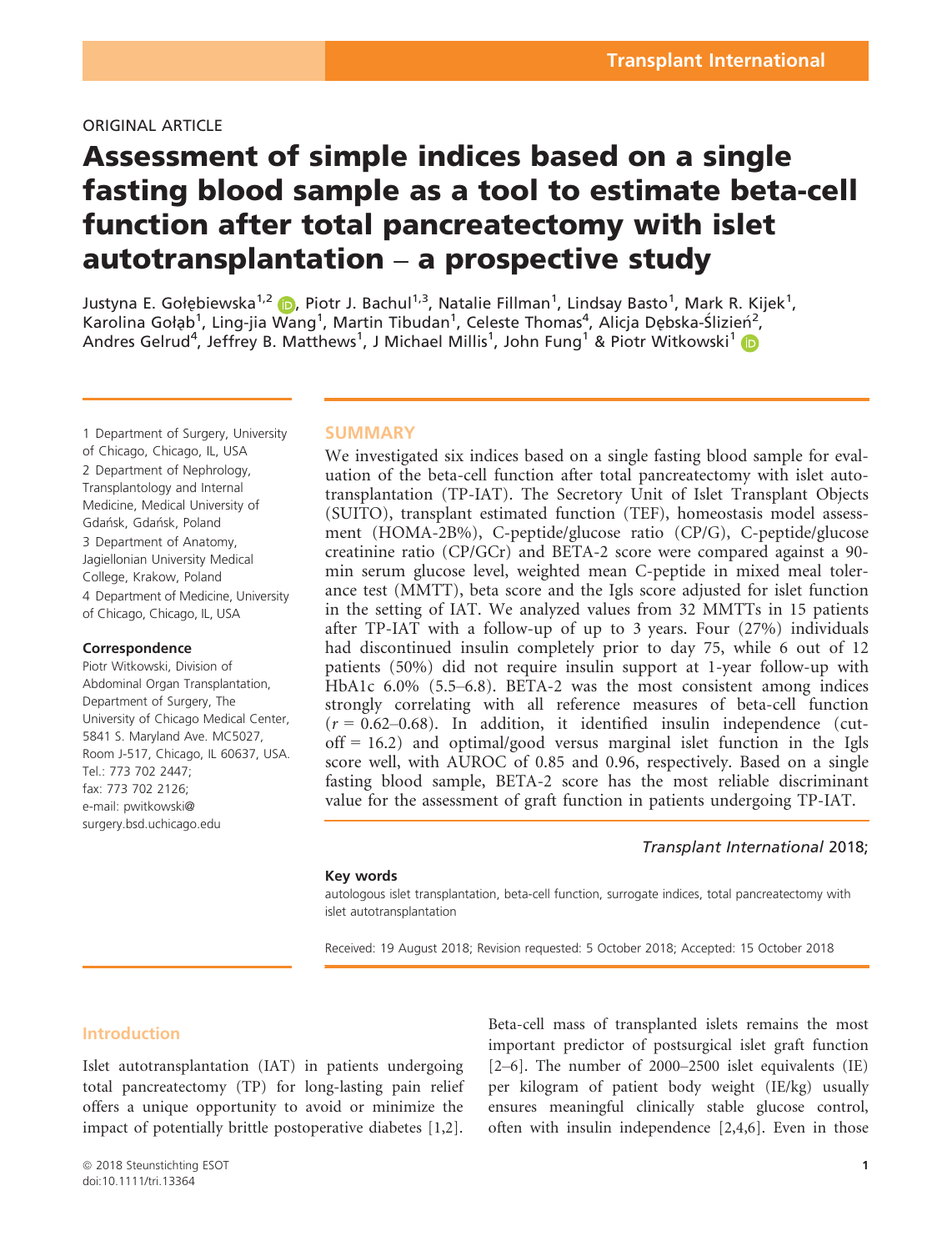cases, islet graft function may decline over time. Therefore, a validated, accurate and logistically feasible tool for islet graft function measurement is indispensable for adequate adjustments in insulin support. Mixed meal tolerance test (MMTT) has been used as a standard tool for islet graft assessment, but has the disadvantage of being logistically challenging. Another standard scoring tool, beta score, also utilizes serum C-peptide after stimulation with MMTT.

A number of mathematical formulas utilizing readily available laboratory tests and patient derived information have been developed for the assessment of islet function [7–19]. Those include: Secretory Unit of Islet Transplant Objects (SUITO), transplant estimated function (TEF), homeostasis model assessment (HOMA-2B%), C-peptide/glucose ratio (CP/G), C-peptide/glucose creatinine ratio (CP/GCr), and BETA-2 score. However, those indices were developed primarily for islet graft assessment after allotransplantation in patients with T1DM. We previously demonstrated the indices reliability in patients with islet allografts, especially BETA-2 score and SUITO [20,21]. It is uncertain whether these surrogate indices can also accurately assess function of islet autografts. Therefore, our objective was to test the application of those equations in the context of TP-IAT by comparing them against standard tests: 90-min glucose during the MMTT, clinical outcome measured by the beta score, beta-cell function assessed by the means of weighted mean C-peptide measured based on AUC from a 2-h [22] and 4-h MMTT, as well as the Igls Classification [23]. In addition to the standard 2-h MMTT, we also evaluated indices against a 4-h MMTT to account for possible delayed glucose absorption and decreased motility after gastrointestinal surgery (TP).

Additionally, we sought to determine, if pre TP-IAT islet function estimation with the use of surrogate indices is predictive of TP-IAT outcome measured by islet yield, insulin independence at 1-year postsurgery and the TP-IAT optimal/good outcome defined by the Igls classification.

#### Patients and methods

Data were prospectively collected in 15 consecutive patients undergoing TP-IAT at the University of Chicago between 2014 and 2017. Patients were evaluated at different time points including baseline prior to TP-IAT, day 75, 1 year and annually afterwards. The study was approved by the University of Chicago Institutional Review Board. All participants provided written informed consent.

We used criteria for discontinuing or resuming exogenous insulin established earlier for allo-islet transplant recipients [24].

## Standard measures for beta-cell function based on stimulation studies

## Mixed meal tolerance test

A MMTT was performed after 8–12 h of fasting. Blood samples were collected for the measurement of glucose, C-peptide and insulin concentrations at baseline and then at 0, 15, 30, 60, 90, and 120 min for the 2-h MMTT and additionally at 180 and 240 min for the 4-h MMTT after ingesting 6 ml/kg body weight of BOOST® High-protein (Nestle Health Science, Epalinges, Switzerland; 360 calories, 9 g fat, 49.5 g carbohydrate, 22.5 g protein) with a maximum of 360 ml. The area under curve (AUC) of the C-peptide values at 0, 15, 30, 60, 90, and 120 min for the 2-h MMTT and additionally at 80 and 240 min for the 4-h MMTT were both calculated using the trapezoidal method. The weighted mean C-peptide in the 2-h MMTT and the 4-h MMTT were computed as AUC divided by the time period of the test, that is, 120 min or 240 min, respectively [22].

#### Beta score

The beta score was calculated from the patient's daily insulin requirements (DIR), HbA1c, fasting plasma glucose concentration, and stimulated/fasting C-peptide levels according to the method described by Ryan et al. [25]. DIR was calculated as the mean of doses in a patient's log during a 3-day period the week before each MMTT visit.

## Calculation of surrogate indices of beta-cell function based on fasting blood sample

SUITO (Secretory Unit of Islets in Transplantation) was calculated from the fasting blood glucose (mmol/l) and C-peptide (nmol/l) according to the Takita's description  $[7-10]$ .

$$
SUITO = \frac{250 \times \text{fasting C-peptide [nmol/l]}}{\text{fasting plasma glucose [mmol/l]} - 3.43}
$$

Transplant estimated function was calculated from the DIR and HbA1c according to the formula published by Caumo et al. [15].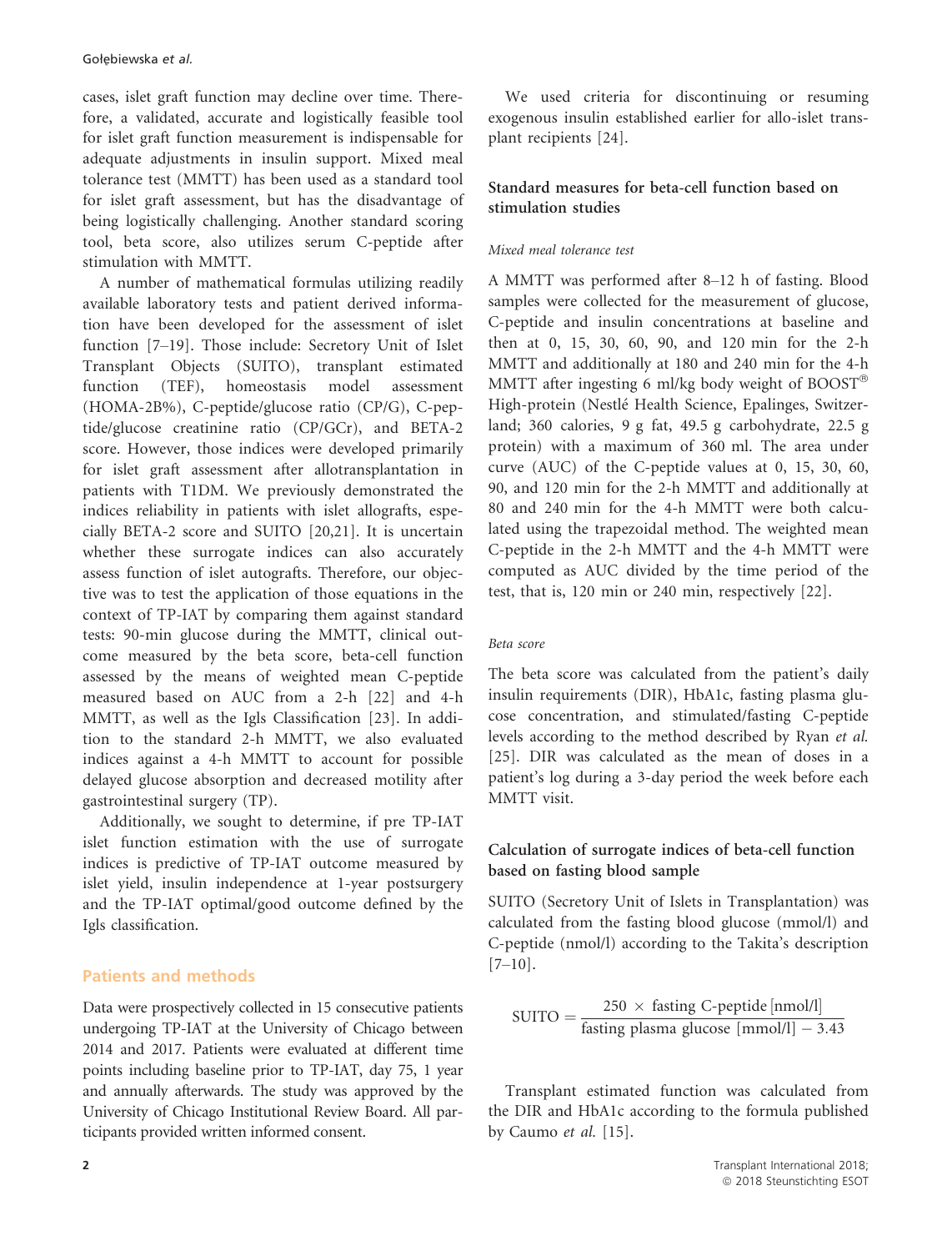$$
TEF = \left[ DIRpreTx + \frac{HbA1cpreTx}{5.43} \right] - \left[ DIR + \frac{HbA1c}{5.43} \right]
$$

Homeostasis model assessment was calculated based on paired fasting plasma glucose and C-peptide [16,17] using web-based HOMA calculator [26].

C-peptide/glucose ratio was estimated from the fasting blood glucose (mg/dl) and C-peptide (ng/ml) levels as proposed by Faradji et al. [18]

$$
CP/G = \frac{\text{fasting C-peptide concentration [ng/ml]}}{\text{fasting plasma glucose concentration [mg/dl]}}
$$

C-peptide/glucose creatinine ratio was calculated from the fasting blood glucose (mg/dl), C-peptide (ng/ml) and creatinine concentrations as described by Faradji et al. [18]

```
CP/GCr =
```
fasting C-peptide concentration [ng/ml] fasting plasma glucose concentration  $[\mathrm{mg/dl}]\times$ creatinine concentration [mg/dl]

BETA-2 score was calculated from the fasting blood glucose (mg/dl), C-peptide (ng/ml), HbA1c (%), and insulin dose (U/kg/day) as described by Forbes et al. [19]

classification was developed specifically for assessment of the islet allograft function in patients with type 1 diabetes, we adjusted it in order to assess islet graft function in the setting of IAT in patients after total pancreatectomy (Table 1A,B). We applied the same criteria and cut-offs as the authors of the original classification. The optimal or good islet function based on adjusted Igls classification was defined as success of the procedure.

## Statistical analysis

Data were tested for normality, and Pearson or Spearman rank correlation coefficients were determined, as appropriate. To account for repeated measurements with the same individual, the mixed effects approach described in Hamlett et al. [27] was performed. A Mann–Whitney U test was used for comparison between groups with continuous variables. ROC curves were constructed for participant's SUITO, TEF, HOMA2-B%, CP/G, CP/GCr, and BETA-2. The area under the ROC curves (AUROC) was compared to the AUROC's for beta score and 90-min glucose MMTT to determine which of the surrogate indices detected the outcome with sufficient discrimination. Youden's index was calculated (specificity + sensitivity  $-1$ ) and used

BETA-2 score = 
$$
\left(\frac{\sqrt{\text{fasting C-peptide [nmol/l]} \times (1 - \text{insulin dose [units/kg]})}}{\text{fasting plasma glucose [mmol/l]} \times \text{HbA1c}[\%]}\right) \times 1000
$$

Igls classification of beta-cell graft function was introduced during the 1st IPITA/EPITA Opinion Leaders Workshop in Igls, Austria in 2017 [23]. Since that

to select the optimal cut-offs for each index. For these analyses, the bootstrap [28] was used to account for repeated measurements by resampling patients. The

Table 1. (A) The Igls classification of beta-cell graft function after islet allotransplantation [23]. (B) We adjusted Igls classification of beta-cell graft function for islet autotransplantation.

|                  |                 |                 | Functional status HbA1c (%) Severe hypo events (SH) Insulin requirement (U/kg/day) C-peptide |                       | <b>Treatment success</b> |
|------------------|-----------------|-----------------|----------------------------------------------------------------------------------------------|-----------------------|--------------------------|
| (A)              |                 |                 |                                                                                              |                       |                          |
| Optimal<br>< 6.5 |                 | <b>None</b>     | <b>None</b>                                                                                  | >50% Baseline         | Yes                      |
| Good             | < 7.0           | <b>None</b>     | <50% Baseline                                                                                | >50% Baseline         | Yes                      |
| Marginal         | <b>Baseline</b> | $<$ Baseline    | >50% Baseline                                                                                | >50% Baseline         | <b>No</b>                |
| <b>Failure</b>   | <b>Baseline</b> | <b>Baseline</b> | <b>Baseline</b>                                                                              | <b>Baseline</b>       | <b>No</b>                |
| (B)              |                 |                 |                                                                                              |                       |                          |
| Optimal<br>< 6.5 |                 | <b>None</b>     | <b>None</b>                                                                                  | Detected <sup>†</sup> | Yes                      |
| Good<br>27.0     |                 | <b>None</b>     | Yes*                                                                                         | Detected <sup>†</sup> | Yes                      |
| Marginal<br>>7.0 |                 | <b>Yes</b>      | Yes*                                                                                         | Detected <sup>†</sup> | <b>No</b>                |
| Failure<br>>7.0  |                 | Yes             | Yes                                                                                          | Undetected            | <b>No</b>                |
|                  |                 |                 |                                                                                              |                       |                          |

\*Includes also noninsulin antihyperglycemic agents.

† C-peptide detected- means >0.5 ng/ml (>0.17 nmol/l) fasting or stimulated.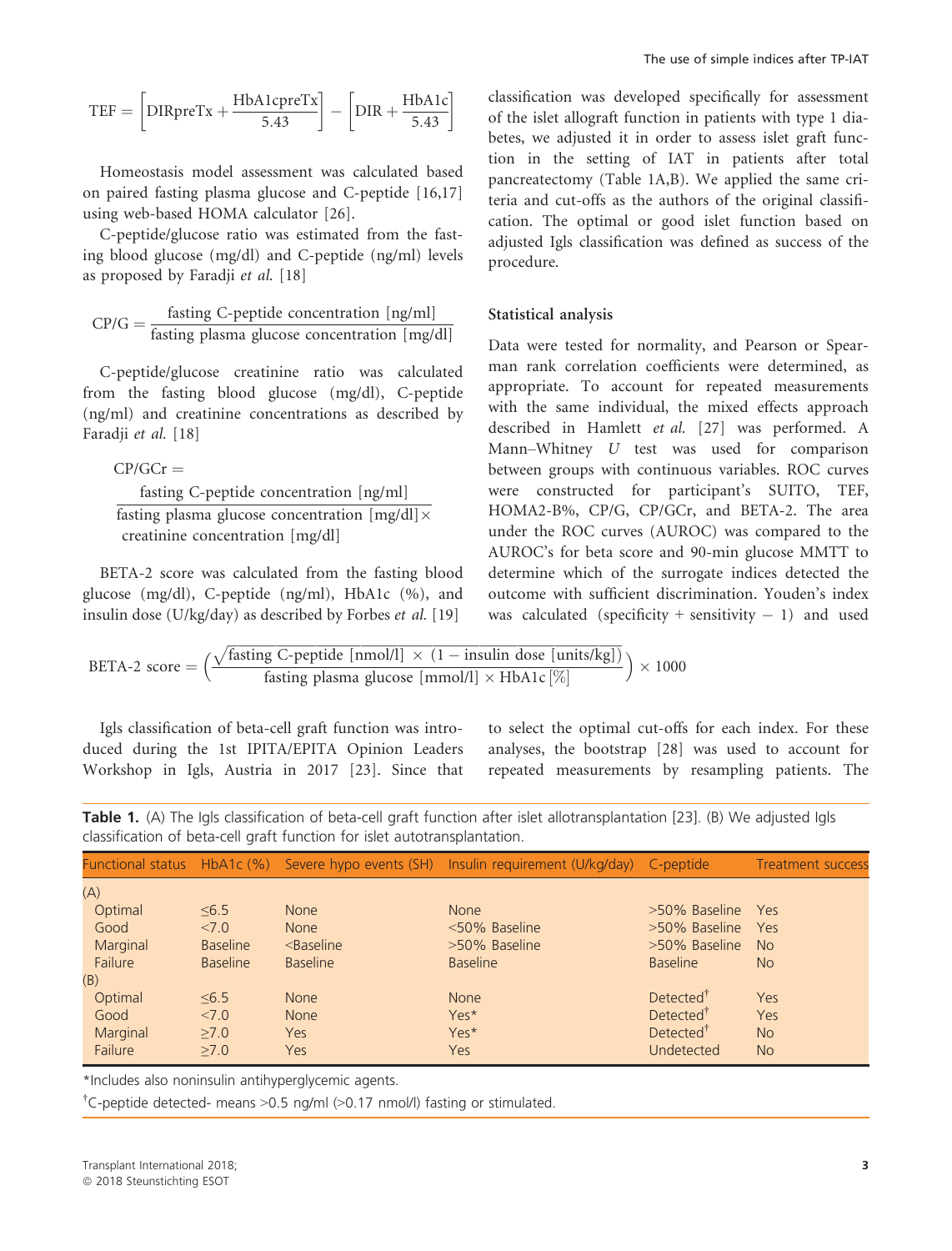Andersen and Gill [29] Cox model was fit to accommodate multiple events. Throughout, a P-value of less than 0.05 was considered statistically significant. The statistical analyses were performed using the STATISTICA 12.0 and STATA 14.0 software packages.

## **Results**

Mean patient age was  $39 \pm 12.8$  years (range 17–60). There were 8 (53%) women and 7 (47%) men. The median observation period was 28 months (range 3–36 months). Nine out of 15 (60%) patients had recognized genetic mutations or variations in CFTR or PRSS1. Patients had chronic pancreatitis or recurrent acute pancreatitis diagnosed an average of 7.0 years prior to TP-IAT (range 1–39 years). The detailed baseline characteristics of the study group are presented in Table 2. Patients received an average islet mass of 208 600 IEQ (72 600–379 000 IEQ) and 2918 IEQ/kg (664– 5200 IEQ/kg). They were supported with insulin for several weeks after TP-IAT for islet engraftment, while two patients already required insulin supplementation prior to the surgery. Four patients (27%) stopped insulin support completely and maintained proper glucose control at day 75 follow-up with a median HbA1c of 5.8% (range 5.2–6.3). At 1-year follow-up, 7 out of 15 (47%) patients were already off insulin with a median HbA1c of 5.9% (5.5–6.8). The percentage of patients off insulin remained around 50% during 2- and 3-year

|  |  |  |  |  | Table 2. Demographic and baseline patient characteristics. |
|--|--|--|--|--|------------------------------------------------------------|
|--|--|--|--|--|------------------------------------------------------------|

follow-ups with a median HbA1c of 5.8% (5.5–6.2) and 6% (5.4–6.6), respectively.

During follow-up visits, 32 MMTTs were performed (15 on day 75, 12 at 1 year follow-up visit, 3 at 2 year follow-up visit and 2 MMTTs at 3-year follow-up visit): 15 tests on patients off insulin, and 17 tests on patients with insulin support. In six cases, it was impossible to calculate HOMA-2B% as either glucose or C-peptide values exceeded range limits accepted by the HOMA-2 calculator (required range for glucose from 54.1 to 450.5 mg/dl and for C-peptide from 0.2 to 3.5 nmol/l). Islet function assessed with the Igls classification was optimal in 14 time points, good in 13 time points, marginal in five time points (in four different patients) and none with failures.

#### Relationship between reference and surrogate indices

Four indices (SUITO, CP/G, TEF, and BETA-2) were modestly/well correlated with both beta score and MMTT 90-min (r in the range 0.5–0.75; Table 3, Figs S1–S3). Of note, TEF and BETA-2 showed the strongest correlation with the reference tools, whereas CP/GCr and HOMA-2B% showed no statistical significance. All surrogate indices apart HOMA-2B% showed modest/strong correlation with the mean-weighted C-peptide from both 120- and 240-min MMTT. The association was strongest, as expected, in the case of CP/G and CP/GCr.

|                                                                 | Median $(n)$   | Range          |
|-----------------------------------------------------------------|----------------|----------------|
| Age at TP-IAT, year                                             | 44             | $17 - 60$      |
| Sex M/F                                                         | 7/8            |                |
| BMI at TP-IAT, kg/m <sup>2</sup>                                | 24.8           | $18.5 - 37.9$  |
| Duration diagnosed pancreatitis, year                           | $\overline{7}$ | $1 - 39$       |
| Etiology $(n)$                                                  |                |                |
| Genetic                                                         |                |                |
| Cationic trypsinogen (PRSS1)                                    | 3              |                |
| Cystic fibrosis transmembrane conductance regulator gene (CFTR) | 6              |                |
| Calcium-sensing receptor (CASR)                                 | $\bigcap$      |                |
| Chymotrypsin C gene (CTRC)                                      | $\Omega$       |                |
| Pancreatic secretory trypsin inhibitor gene (SPINK1)            | $\Omega$       |                |
| Autoimmune                                                      |                |                |
| Pancreas divisum                                                | 3              |                |
| Unknown etiology                                                | $\overline{2}$ |                |
| Islet mass transplanted                                         |                |                |
| Total islet equivalent (IEQ)                                    | 208 600        | 72 600-379 000 |
| IEQ/kg body weight                                              | 2918           | 664-5200       |

CASR, Calcium-sensing receptor; CFTR, cystic fibrosis transmembrane conductance regulator; CTRC, Chymotrypsin C gene; ERCP, endoscopic retrograde cholangiopancreatography; IEQ, islet equivalents; IQR, interquartile range; PRSS1, protease serine 1; SPINK1, Pancreatic secretory trypsin inhibitor gene; TP-IAT, total pancreatectomy with islet autotransplant.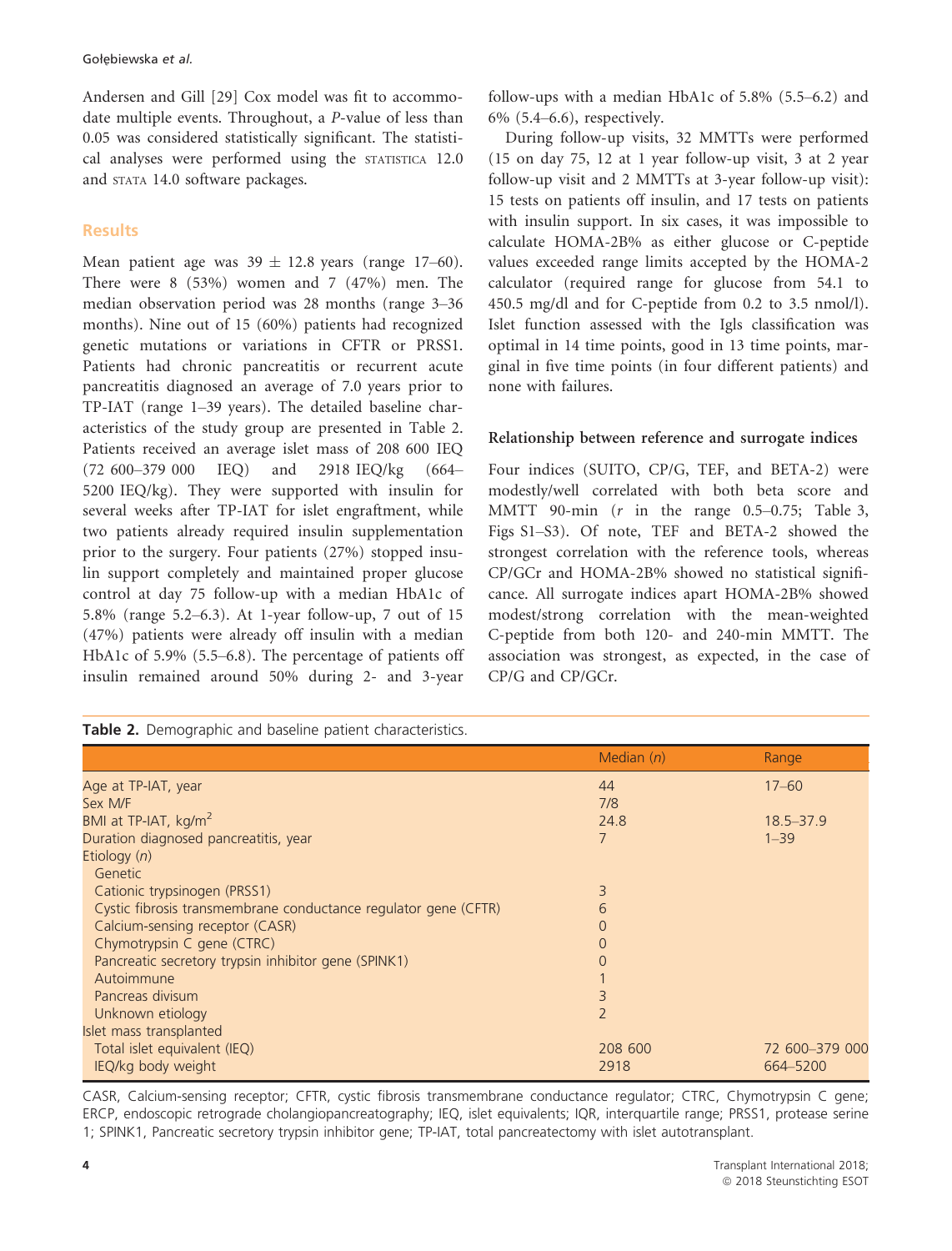Table 3. The relationships between each of the surrogate indices (SUITO, TEF, HOMA2-B%, CP/G, CP/GCr, BETA-2 score) and the reference indices of beta-cell function derived from MMTT and beta score ( $n = 15$ , 32 MMTT).

|                                                                    | With beta score                              |                                                        | glucose                                                        | With MMTT 90-min                                             |                                             | With 2-h MMTT-<br>weighted mean C-<br>peptide             |                                              | With 4-h MMTT-<br>weighted mean C-<br>peptide            |  |
|--------------------------------------------------------------------|----------------------------------------------|--------------------------------------------------------|----------------------------------------------------------------|--------------------------------------------------------------|---------------------------------------------|-----------------------------------------------------------|----------------------------------------------|----------------------------------------------------------|--|
| Correlation                                                        |                                              | $\overline{P}$                                         |                                                                | P                                                            |                                             | $\overline{P}$                                            |                                              | P                                                        |  |
| <b>SUITO</b><br><b>TEF</b><br>HOMA2-B%<br>CP/G<br>CP/GCr<br>BETA 2 | 0.56<br>0.75<br>0.26<br>0.45<br>0.29<br>0.68 | < 0.001<br>< 0.001<br>0.18<br>0.011<br>0.25<br>< 0.001 | $-0.60$<br>$-0.53$<br>$-0.61$<br>$-0.46$<br>$-0.36$<br>$-0.62$ | < 0.001<br>< 0.001<br>< 0.001<br>< 0.001<br>0.037<br>< 0.001 | 0.64<br>0.51<br>0.28<br>0.72<br>0.7<br>0.65 | < 0.001<br>0.003<br>0.17<br>< 0.001<br>< 0.001<br>< 0.001 | 0.63<br>0.44<br>0.35<br>0.75<br>0.77<br>0.66 | < 0.001<br>0.01<br>0.08<br>< 0.001<br>< 0.001<br>< 0.001 |  |

BETA 2, BETA-2 score; CP/G, C-peptide/glucose ratio; CP/GCr, C-peptide/glucose creatinine ratio; HOMA2-B%, homeostasis model assessment; MMTT, mixed meal tolerance test; SUITO, The Secretory Unit of Islet Transplant Objects; TEF, transplant estimated function.

## Surrogate indices and detection of need for insulin support

The analysis of AUROC curve for all surrogate indices showed homogeneous results, with good discriminative ability of insulin independence versus insulin dependence. This was prominent for all surrogate indices besides HOMA-2B%, which displayed a borderline performance. Overall, BETA-2 and TEF showed the best performance (95% confidence interval 0.7–1.0,  $P < 0.001$ ). These findings differed slightly from the results of the correlation analyses. BETA-2  $\geq$  16.2 detected insulin independence (Table 4, Fig. 1a).

# Surrogate indices and detection of optimal/good versus marginal islet function as defined by the Igls classification of beta-cell graft function

All surrogate indices, apart from HOMA2-B%, showed excellent performance in identifying optimal/good versus marginal islet function as defined by the modified Igls classification of beta-cell graft function with AUR-OCs  $>0.9$  and  $P < 0.001$  (Table 5). The AUROCs for BETA-2, SUITO, and CP/G did not differ significantly when compared to AUROC for 90-min glucose MMTT. BETA-2  $\geq$  8.24 differentiated between good and marginal islet function according to our modification of Igls score for IAT (Table 5, Fig. 1b).

# Predicting TP-IAT metabolic outcomes based on the estimation of pre TP-IAT islet function with surrogate indices

The correlations between the surrogate indices and islet yield were assessed in 12 patients who completed at Table 4. The areas under receiver operating curves of the surrogate indices for the detection of need for insulin support ( $n = 15$ , 32 MMTT).

|                   | <b>AUROC</b> | 95% CI        | P-value | Cut-off |
|-------------------|--------------|---------------|---------|---------|
| <b>SUITO</b>      | 0.78         | $0.64 - 0.92$ | < 0.001 | 39.3    |
| <b>TEF</b>        | 0.91         | $0.82 - 1$    | < 0.001 | $-0.21$ |
| HOMA2-B%          | 0.67         | $0.46 - 0.88$ | < 0.001 | 64.6    |
| CP/G              | 0.79         | $0.67 - 0.92$ | < 0.001 | 0.83    |
| CP/GCr            | 0.76         | $0.62 - 0.9$  | < 0.001 | 1.4     |
| BETA <sub>2</sub> | 0.85         | $0.7 - 1$     | < 0.001 | 16.2    |
| MMTT 90-min glc   | 0.72         | $0.49 - 0.96$ | < 0.001 | 152     |
|                   |              |               |         |         |

AUROC, area under receiver operating curve; BETA 2, BETA-2 score; CI, confidence interval; CP/G, C-peptide/glucose ratio; CP/GCr, C-peptide/glucose creatinine ratio; HOMA2- B%, homeostasis model assessment; MMTT, mixed meal tolerance test; SUITO, The Secretory Unit of Islet Transplant Objects; TEF, transplant estimated function.

least a 1-year follow-up and had all their baseline data. At 1 year follow-up, 6 out of 12 patients were off insulin. Pre TP-IAT, the TEF value was 0.0 in all the patients, hence it was not included in analyses. Pre TP-IAT beta score value was 7 in 6 out of 12 patients and a score of 8 in the remaining six patients. This diversification was insufficient to produce any statistically significant results, therefore was excluded from the analyses.

## Predicting islet yield based on the estimation of pre TP-IAT islet function with surrogate indices

We found no statistically significant associations between any baseline variables and isolated islet mass. None of the baseline measurements (fasting plasma glucose, C-peptide concentration, HbA1c, 90-min MMTT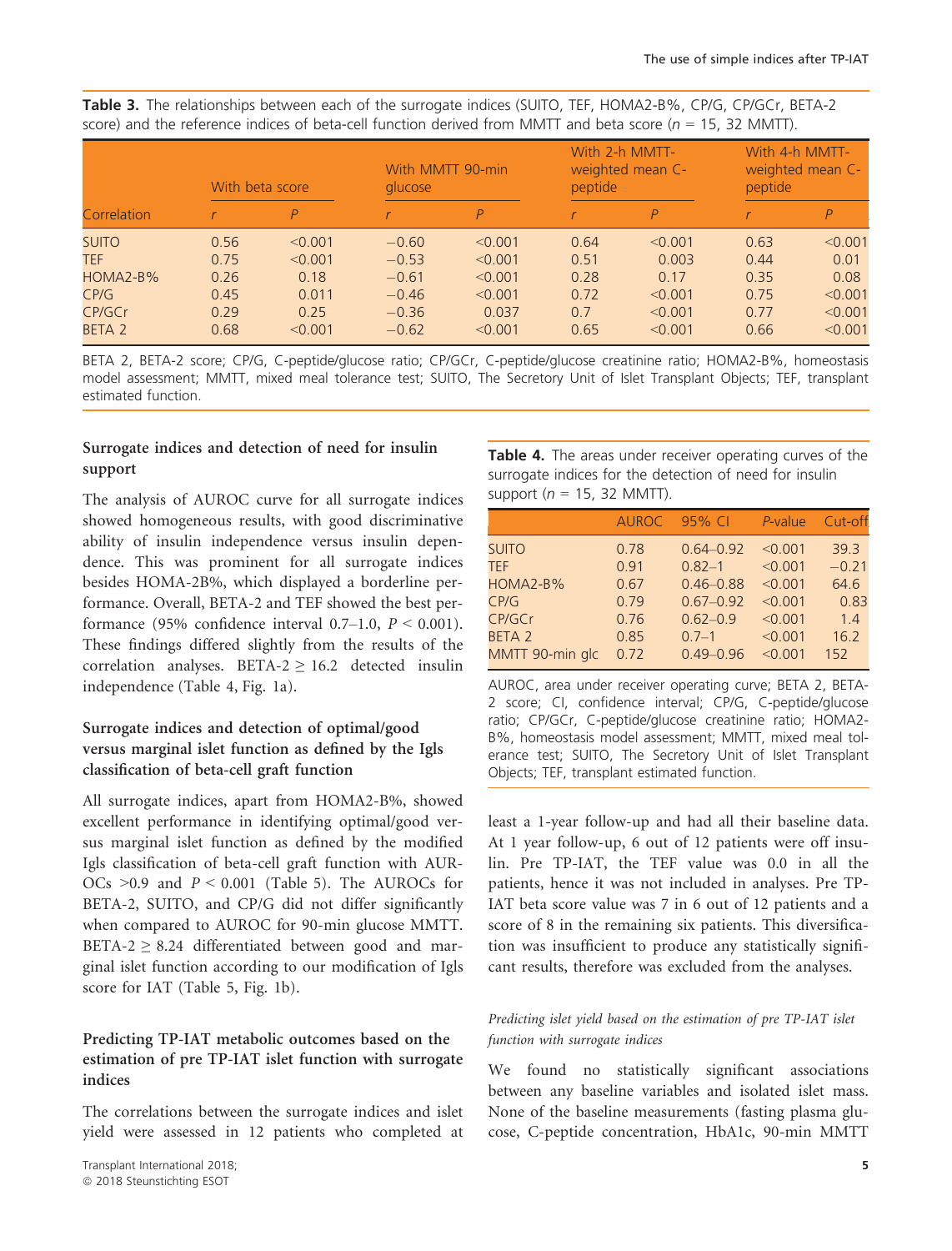

Figure 1 Receiver operating characteristic curves of 90-min mixed meal tolerance test glucose, BETA 2, Secretory Unit of Islet Transplant Object and transplant estimated function (a) for the detection of need for insulin support, (b) for the detection of optimal/good versus marginal islet function according to modified Igls score.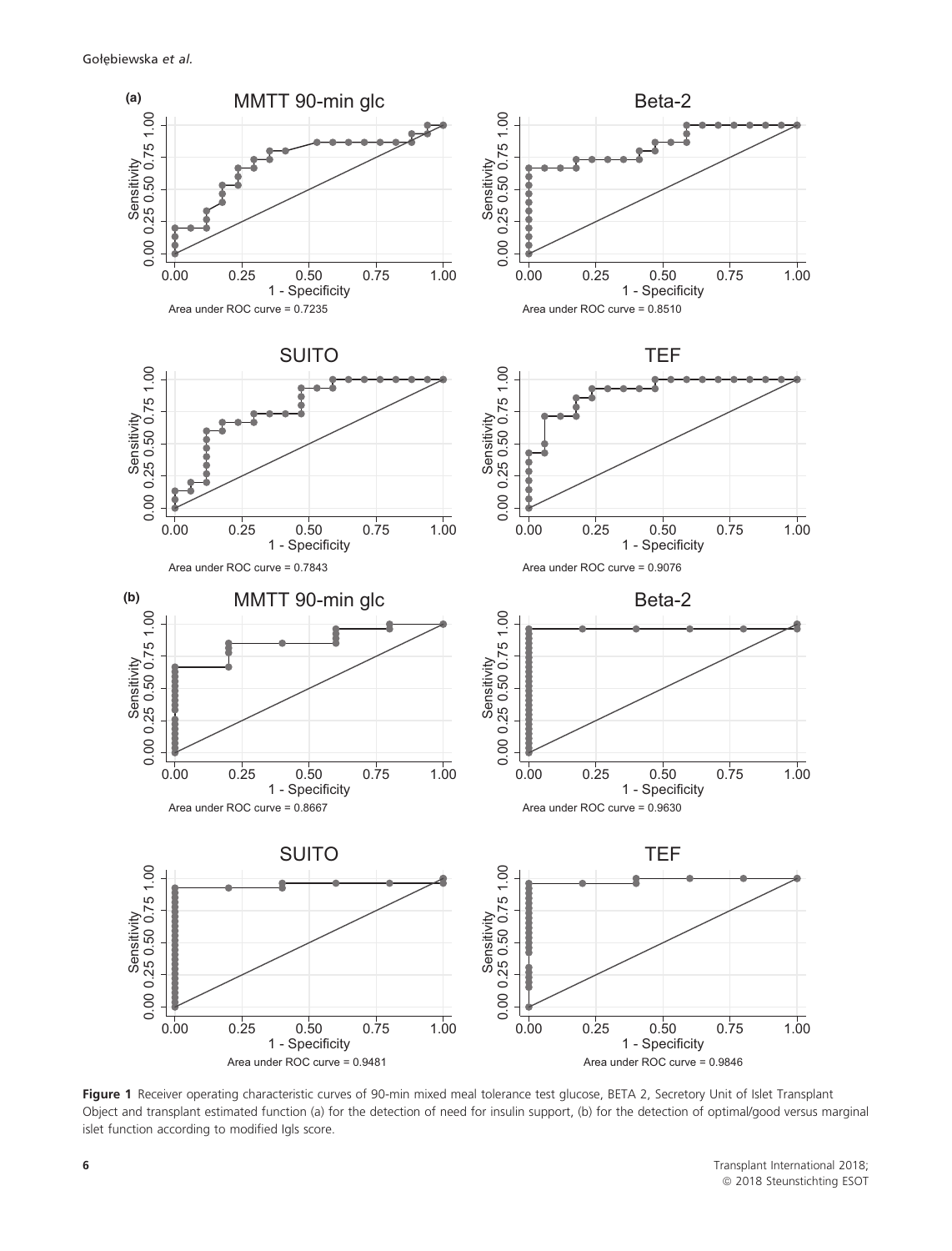glucose or 120- and 240-min MMTT-weighted mean C-peptide) or any of the surrogate tools estimated pre TP-IAT were significant predictors of the islet yield expressed either as IEQ or IEQ/kg  $(r$  in the range of 0.02–0.53,  $P = 0.08$ –0.77).

Comparison of pre TP-IAT islet function between insulindependent and insulin-free patients at 1 year after TP-IAT and the prediction of the need for insulin support at 1 year post TP-IAT based on pre TP-IAT islet function estimated with surrogate indices

The values from all the single fasting blood samplebased indices estimated pre TP-IAT, did not differ significantly between patients who were on versus off insulin 1 year after the procedure. The only variable which was significantly higher in patients with a metabolic state of acceptable blood glucose control without the need for insulin supplementation, was IEQ/kg (3743 vs. 1734 IEQ/kg,  $P = 0.02$ ). Similarly, all surrogate measures estimated pre TP-IAT did not affect the long-term prognosis and were unreliable as predictors of insulin independence 1 year after TP-IAT. The only variable with very good predictive ability was islet yield. The AUROC for IEQ/kg was 0.917 (95% confidence interval  $(0.74-1)$  with  $P < 0.001$  and the cut-off value of 2492 IEQ/kg. The AUROC for IEQ was 0.778 (95% confidence interval  $0.49-1$ ) with borderline  $P = 0.06$ and cut-off value of 175 192 IEQ.

## Pre TP-IAT islet function estimated with surrogate indices and the prediction of optimal/good islet function based on the Igls classification of beta-cell graft function at 1 year post TP-IAT

The results for all the surrogate indices estimated at baseline mirrored those reported for the prediction of the need for insulin support that was anticipated at 1-year postsurgery. We identified no reliable tool to predict optimal/good islet function based on the modified Igls classification of beta-cell graft function at 1-year post TP-IAT. We did not find any statistically significant association, even for IEQ or IEQ/kg.

## Practical value of BETA-2 score in patients after TP-IAT

After establishing a BETA-2 cut-off of 16.2 for the need of insulin support introduction, we looked back at glucose control, BETA-2 values and need for insulin post TP-IAT in the same 15 patients. Whenever the BETA-2 score was above 16.2, patients did not require Table 5. The areas under receiver operating curves of the surrogate indices for the detection of TP-IAT optimal/good islet function as defined by the modified Igls classification of beta-cell graft function ( $n = 15$ , 32 MMTT).

|                 | <b>AUROC</b> | 95% CI     | P-value | Cut-off |
|-----------------|--------------|------------|---------|---------|
| <b>SUITO</b>    | 0.95         | $0.85 - 1$ | < 0.001 | 16.3    |
| <b>TFF</b>      | 0.98         | $0.93 - 1$ | < 0.001 | $-0.35$ |
| HOMA2-B%        | $\star$      | $\star$    | $\star$ | $\star$ |
| CP/G            | 0.95         | $0.85 - 1$ | < 0.001 | 0.51    |
| CP/GCr          | 09           | $0.75 - 1$ | < 0.001 | 0.87    |
| <b>BETA 2</b>   | 0.96         | $0.89 - 1$ | < 0.001 | 8.24    |
| MMTT 90-min glc | 0.87         | $0.68 - 1$ | < 0.001 | 152     |

AUROC, area under receiver operating curve; BETA 2, BETA-2 score; CI, confidence interval; CP/G, C-peptide/glucose ratio; CP/GCr, C-peptide/glucose creatinine ratio; HOMA2- B%, homeostasis model assessment; MMTT, mixed meal tolerance test; SUITO, The Secretory Unit of Islet Transplant Objects; TEF, transplant estimated function. \*Cannot be calculated.

exogenous insulin supplementation to maintain satisfactory glucose control. BETA-2 value below 16.2 identified patients who required insulin support. There were several patients with a BETA-2 score below 16 but over 13, who chose not to take insulin while they followed a low glucose diet and intensive physical exercise regimen, which allowed them to maintain acceptable glucose control (HbA1c  $\leq$  6.5). One patient, who decided to remain off insulin despite a HbA1c of 6.8, had a BETA-2 of 10 reflecting suboptimal glucose control (Fig. 2).

## **Discussion**

The metabolic outcome of TP-IAT is highly unpredictable and management to reach optimal glucose control is challenging. To facilitate a convenient islet function assessment, a number of single fasting blood sample-based indices were introduced; however, they were developed and validated for the use in islet allotransplantation recipients. The practical aim of the current study was to verify that these equations could assist in the care of TP-IAT patients. Our results indicate that BETA-2 and TEF could safely be implemented in the assessment and management of glucose control in patients after TP-IAT. TEF outperformed other surrogate indices in the AUROC analysis unlike in our previous analysis in allogenic islet transplant recipients [21]. However, BETA-2 showed the strongest correlation with all the reference beta-cell function measures in the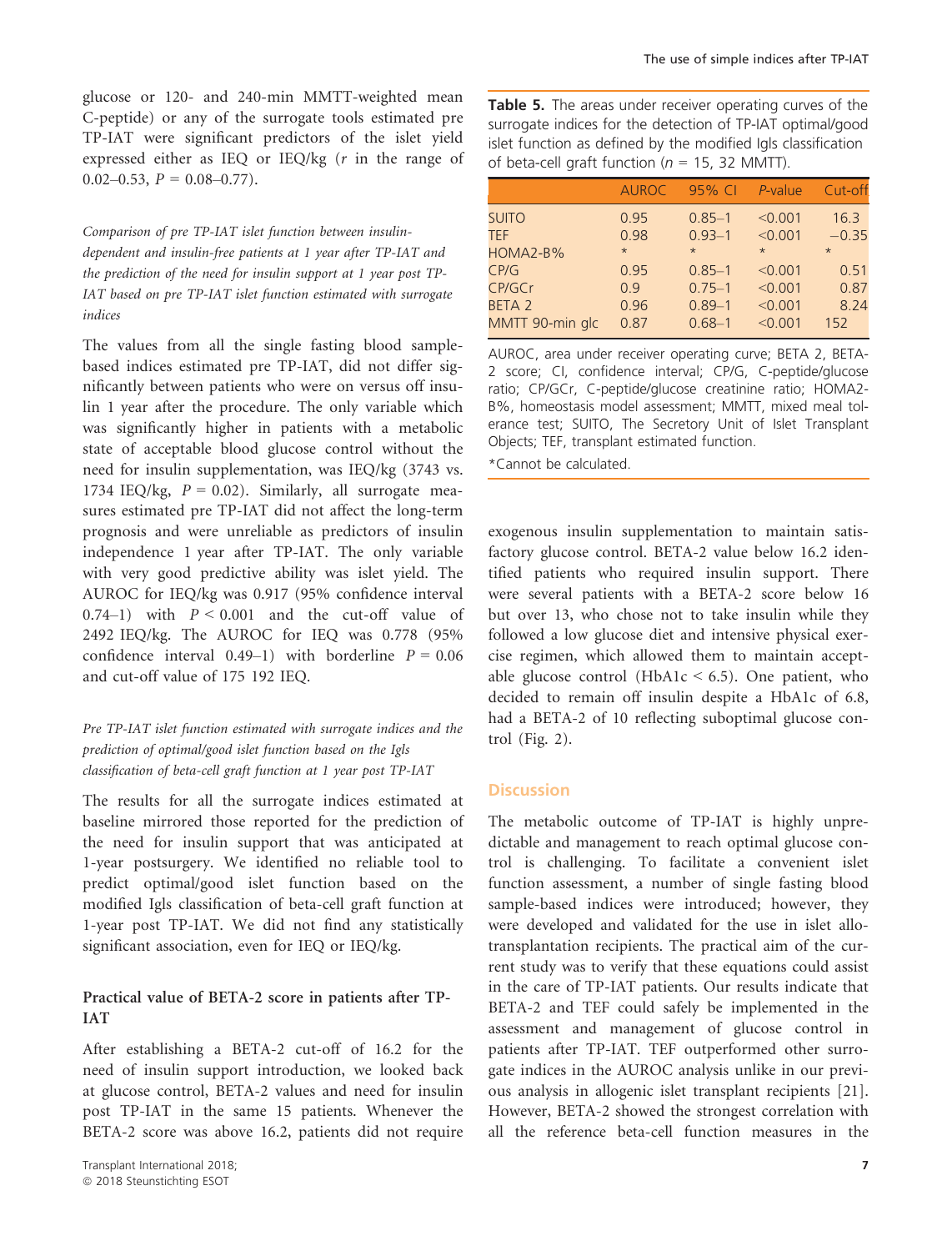

BETA-2 scores and insulin dependency in patients after TP-IAT

Figure 2 BETA-2 scores and insulin dependency in patients after total pancreatectomy with islet autotransplantation.

current study, and was found very efficient not only in auto- but also in allotransplantation. In the current study, both indices showed invariable and reliable performance reflecting current metabolic status with AUROC 0.85–0.99. Diagnostic tools are typically considered useful for clinical decision-making, when the AUROC is greater than 0.70 and considered strong when the AUROC exceeds 0.80 [30]. The investigated equations use variables with measurements that are not expensive or difficult to obtain, meaning they can be widely used in local laboratories without requiring the patient to travel for testing to specialized diabetic centers. Therefore, simple indices allow accurate information about islet function to be obtained much more frequently than with the MMTT. Also, simple indices do not require the burden of daily blood glucose checking and record keeping for those who are off insulin. Results from these indices allow for guidance for appropriate follow-up, implementing or adjusting diet restrictions, exercise and/or pharmacological intervention for optimal glucose control.

It is particularly important that all the cut-offs for detection of the need for insulin support are similar to those in allogenic islet transplantation recipients:

BETA-2 score below 13 indicating insulin dependence, between 13 and 18 signifying glucose intolerance and score over 18 was correlated with insulin independence [20,21]. Due to a limited number of MMTT measurements in our patients, we stratified patients only as "on insulin" and "off insulin" and found a cut-off of 16.2, which is in the middle between 13 and 18 found in islet allograft patients. The score around 16 may represent islet graft status, which allows some patients to still be off insulin while others require insulin support for optimal glucose control depending on other factors including carbohydrate consumption, insulin sensitivity, and/or physical activity. It should be highlighted that both TEF and BETA-2 contain HbA1c and insulin dose, which are the most important elements reflecting current blood glucose control, so it was not a full surprise to us that they correlate the best among other indices. The goal of our study was to identify a tool to detect changing islet function without the stimulation test and to quantify the change. Of course, a single value of HbA1c above 7 or a high dose of daily insulin indicates insulin dependence. However, such an assessment, based on a single value might be not accurate when the islet graft is gradually failing and the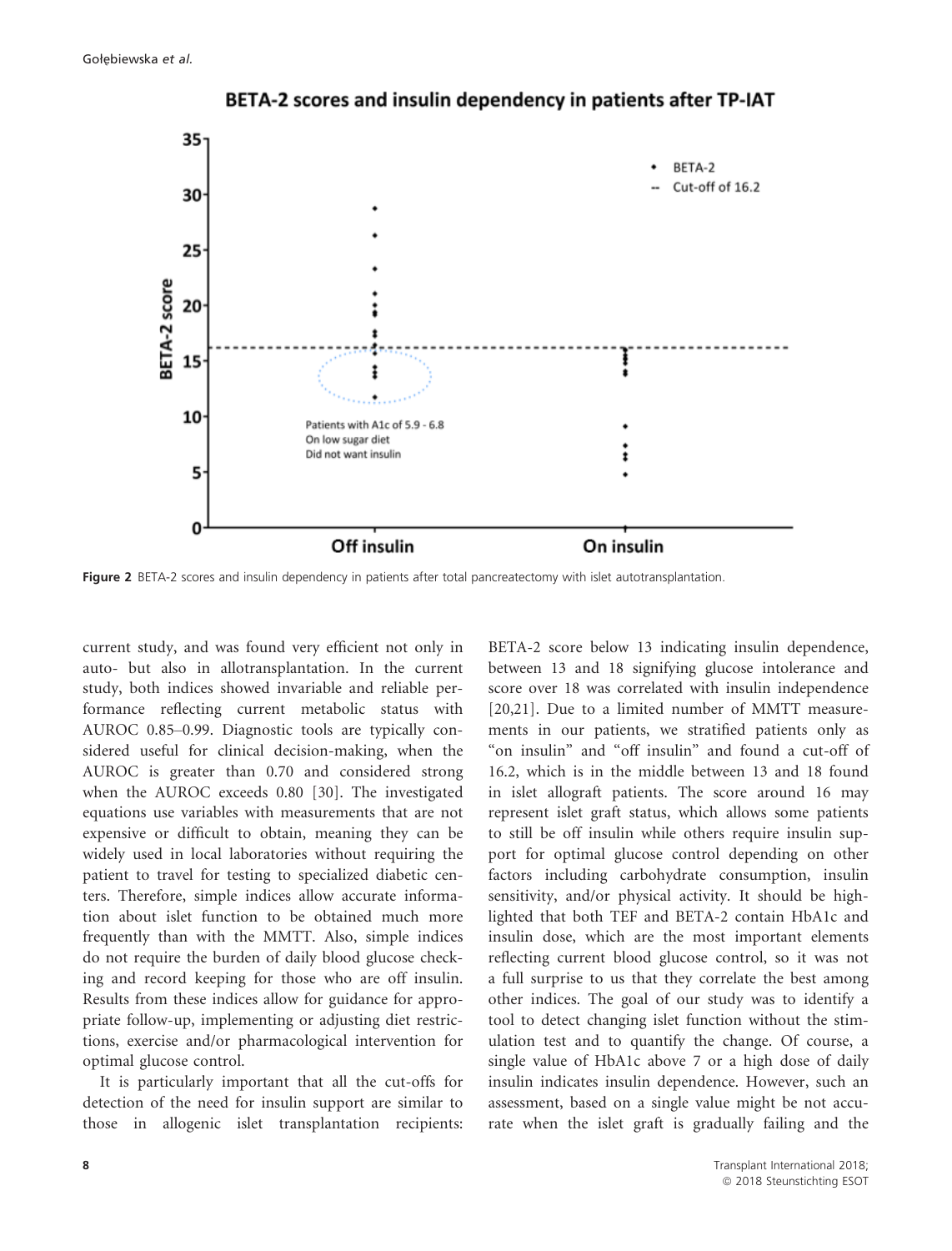patient is transitioned from insulin independence to insulin dependence. In such a case, utilization of simultaneous use of a constellation of factors and calculation of BETA-2 score allows for easier detection of declining islet function or confirming stable status of glucose control.

We also tested six surrogate indices as a tool to predict the metabolic outcome of TP-IAT. Such information would help set more accurate expectations about the burden of glucose control after TP-IAT. Our study suggests that baseline islet function measures are not good predictors of either islet yield or the final metabolic outcome in TP-IAT patients. In line with previous reports by various authors, we showed that the islet mass transplanted was the most, and in our case, the only significant predictor of TP-IAT metabolic outcome. Bellin *et al.* [31] showed that a single fasting blood glucose level and the patient's weight were good predictors of islet yield in children. The same authors found in a group of 60 adult patients, that stimulated C-peptide on MMTT ≥4 ng/ml was a strong predictor of islet yield ≥2500 IEQ/kg, while there was only a modest correlation between parameters obtained from frequent sample IV glucose tolerance tests and islet isolation outcomes [32]. Another study, found a detrimental effect of fibrosis and acinar atrophy in the pancreas on islet yield [33]. Preliminary reports suggested that islet oxygen consumption rate (OCR) [34], islet size index [35], and finally miR-375 and miR-200c [36] could have some predictive values as well.

The major limitation of the study is that it was based on results from a single center with a limited number of patients and a particular strategy for patient's clinical management. We had no failed IATs and the outcome was marginal in only 5 of 32 time points. Further studies will likely be necessary to more accurately determine the utility of indices where function is lower. Second, the study was based on followups on day 75 and then annually. Examinations performed once a year do not allow for evaluation of any possible fluctuation in plasma glucose or C-peptide concentrations.

Despite these limitations, we believe that our results have an important clinical value and are complementary to findings after islet allotransplantation. To our knowledge, this is the first study to attempt to apply all currently available surrogate indices based on a single fasting blood sample in autologous islet recipients. We emphasize the need for independent validation of our findings in several populations before implementation in routine use.

In conclusion, BETA-2 was the most consistent among indices correlating strongly with all reference measures of beta-cell function and additionally showed invariable good performance for the identification of insulin independence and optimal/good versus marginal islet function in the Igls score.

BETA-2 provides a simple and accurate strategy that could be used for frequent assessments of graft function to guide management in patients undergoing TP-IAT.

## Authorship

JG: concept/design, data collection, data analysis/interpretation, drafting article, statistics. PB: data collection, data analysis, critical revision and approval of the article. NF, MK, LB, KG, L-jW and MT: data collection, critical revision and approval of the article. AD-S, CT, JMM and JF: critical revision and approval of the article. PW: concept/design, data analysis/interpretation, Critical revision and approval of the article.

## Funding

Justyna Gołębiewska received the ESOT Study Scholarship from the European Society for Organ Transplantation, Martin Tibudan was partially supported by the University of Chicago Diabetes Research and Training Center, US Public Health Service Grant P30DK020595. The funder had no role in study design, data collection and analysis, decision to publish or preparation of the manuscript.

## Conflicts of interest

The authors have declared no conflicts of interest.

#### Acknowledgements

We would like to thank the European Society for Organ Transplantation, which supported the training for Justyna Gołębiewska with ESOT Study Scholarship 2017. Martin Tibudan was supported by the University of Chicago Diabetes Research and Training Center, US Public Health Service Grant P30DK020595.

## SUPPORTING INFORMATION

Additional supporting information may be found online in the Supporting Information section at the end of the article.

Figure S1. Correlation between (a) SUITO and beta score, (b) SUITO and 90-min MMTT glucose.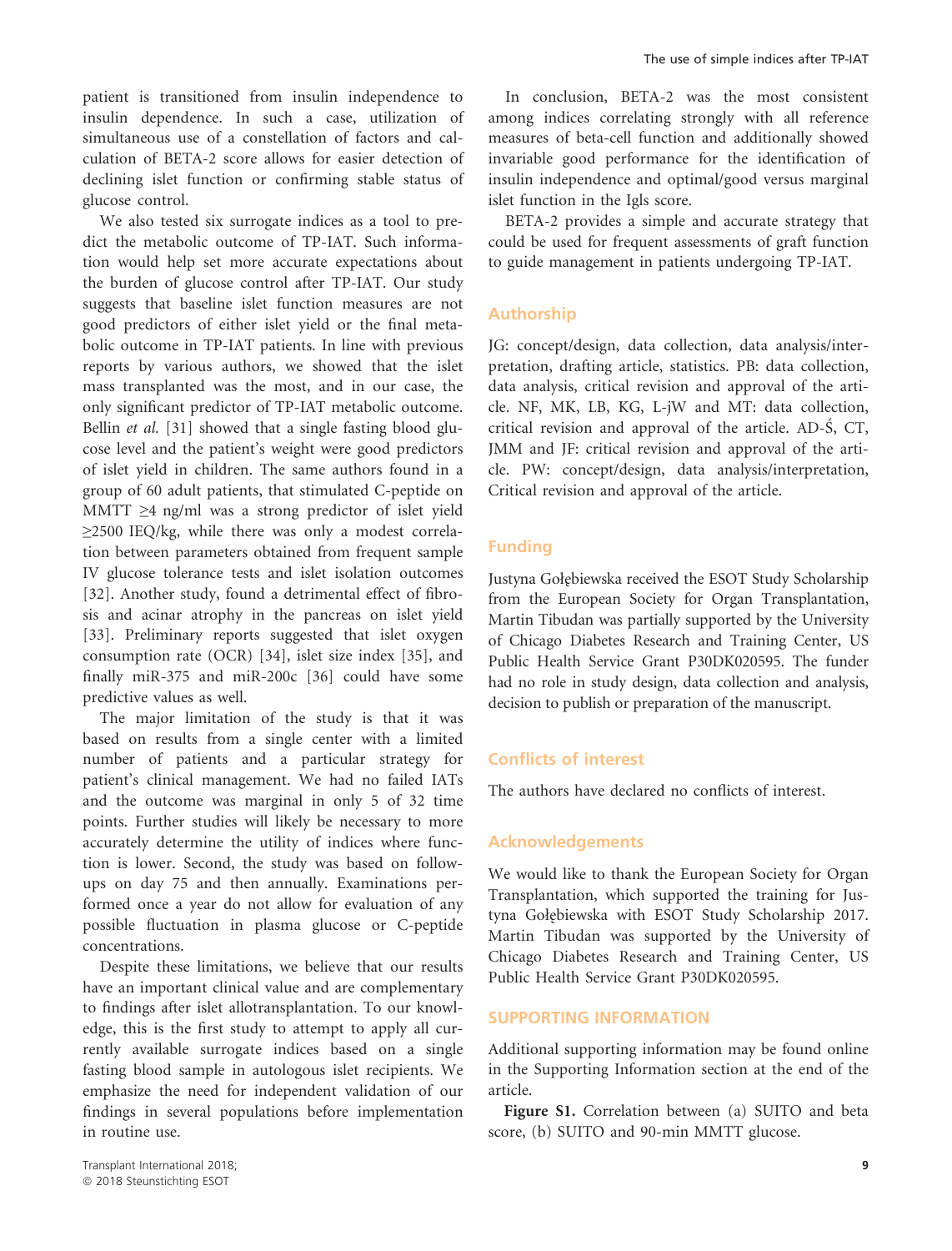Figure S2. Correlation between (a) BETA-2 and beta score, (b) BETA-2 and 90-min MMTT glucose.

Figure S3. Correlation between (a) CP/G and beta score, (b) CP/G and 90-min MMTT glucose.

## **REFERENCES**

- 1. Blondet JJ, Carlson AM, Kobayashi T, et al. The role of total pancreatectomy and islet autotransplantation for chronic pancreatitis. Surg Clin North Am 2007;
- 87: 1477.<br>2. Jie T, Hering BJ, Ansite JD, *et al.* Pancreatectomy and auto-islet transplant in patients with chronic pancreatitis. ACS 2005; 201(Suppl.): S14.
- 3. Bellin MD, Carlson AM, Kobayashi T, et al. Outcome after pancreatectomy and islet autotransplantation in a pediatric population. J Pediatr Gastroen-<br>terol Nutr 2008; 47: 37.
- terol Nutr 2008; 47: 37. 4. Gruessner RW, Sutherland DE, Dunn DL, et al. Transplant options for patients undergoing total pancreatectomy for chronic pancreatitis. J Am Coll Surg 2004; 198: 559; discussion 568–569.
- 5. Rodriguez Rilo HL, Ahmad SA, D'Alessio D, et al. Total pancreatectomy and autologous islet cell transplantation as a means to treat severe chronic pancreatitis. J Gastrointest Surg 2003; 7: 978.
- 6. Sutherland DE, Gruessner AC, Carlson AM, et al. Islet autotransplant outcomes after total pancreatectomy: a contrast to islet allograft outcomes. Transplantation
- 2008; 86: 1799. 7. Takita M, Matusmoto S. SUITO index for evaluation of clinical islet transplantation. Cell Transplant 2012; 21: 1341.
- 8. Takita M, Matsumoto S, Shimoda M, et al. Association between the secretory unit of islet transplant objects index and satisfaction with insulin therapy among insulin-dependent islet recipients. Transplant Proc 2011; 43: 3250.
- 9. Takita M, Matsumoto S, Qin H, et al. Secretory unit of islet transplant objects (SUITO) index can predict severity of hypoglycemic episodes in clinical islet cell transplantation. Cell Transplant 2012; 21: 91.
- 10. Takita M, Matsumoto S, Noguchi H, et al. Secretory unit of islet transplant objects (SUITO) index can predict outcome of intravenous glucose tolerance test. Transplant Proc 2010; 42: 2065.
- 11. Matsumoto S, Noguchi H, Takita M, et al. Excellence of SUITO index for assessing clinical outcome of islet transplantation. Transplant Proc 2010; 42: 2062.
- 12. Matsumoto S, Noguchi H, Hatanaka N, et al. SUITO index for evaluation of

efficacy of single donor islet transplantation. Cell Transplant 2009;

- 18: 557. 13. Matsumoto S, Noguchi H, Hatanaka N, et al. Evaluation of engraftment after single islet transplantation from a braindead donor by the secretory unit of islet transplant objects (SUITO) index. Transplant Proc 2008; 40: 364.
- 14. Matsumoto S, Yamada Y, Okitsu T, et al. Simple evaluation of engraftment by secretory unit of islet transplant objects for living donor and cadaveric donor fresh or cultured islet transplantation. Transplant Proc 2005; 37: 3435.
- 15. Caumo A, Maffi P, Nano R, et al. Transplant estimated function: a simple index to evaluate beta-cell secretion after islet transplantation. Diabetes Care 2008; 31: 301.
- 16. Caumo A, Maffi P, Nano R, et al. Comparative evaluation of simple indices of graft function after islet transplantation. Transplantation 2011; 92: 815.
- 17. Wallace TM, Levy JC, Matthews DR. Use and abuse of HOMA modeling. Diabetes Care 2004; 27: 1487.
- 18. Faradji RN, Monroy K, Messinger S, et al. Simple measures to monitor beta-cell mass and assess islet graft dysfunction. Am J Transplant 2007; 7: 303.
- 19. Forbes S, Oram RA, Smith A, et al. Validation of the BETA-2 score: an improved tool to estimate beta cell function after clinical islet transplantation using a single fasting blood sample. Am J Transplant 2016; 16: 2704.
- 20. Gołębiewska JE, Solomina J, Thomas C, et al. Comparative evaluation of simple indices using a single fasting blood sample to estimate beta cell function after islet transplantation. Am J Transplant 2018; 18: 990.
- 21. Gołębiewska J, Solomina J, Kijek MR, et al. External validation of the newly developed BETA-2 scoring system for pancreatic islet graft function assessment. Transplant Proc 2017; 49: 2340.
- 22. Palmer JP, Fleming GA, Greenbaum CJ, et al. C-peptide is the appropriate outcome measure for type 1 diabetes clinical trials to preserve beta-cell function: report of an ADA workshop, 21–22 October 2001. Diabetes 2004; 53: 250.
- 23. Rickels MR, Stock PG, de Koning EJP, et al. Defining outcomes for  $\beta$ -cell

replacement therapy in the treatment of diabetes: a consensus report on the Igls criteria from the IPITA/EPITA opinion leaders workshop. Transpl Int 2018; 31: 343.

- 24. Vantyghem MC, Raverdy V, Balavoine AS, et al. Continuous glucose monitoring after islet transplantation in type 1 diabetes: an excellent graft function ( $\beta$ -score greater than 7) Is required to abrogate hyperglycemia, whereas a minimal function is necessary to suppress severe hypoglycemia (bscore greater than 3). J Clin Endocrinol Metab 2012; 97: E2078.
- 25. Ryan EA, Paty BW, Senior PA, Lakey JR, Bigam D, Shapiro AM. Beta-score: an assessment of beta-cell function after islet transplantation. Diabetes Care 2005;
- 28: 343. 26. HOMA Calculator software. [www.dtu.](http://www.dtu.ox.ac.uk/index.php?maindoc/homa/index.php) [ox.ac.uk/index.php?maindoc/homa/index.](http://www.dtu.ox.ac.uk/index.php?maindoc/homa/index.php) [php](http://www.dtu.ox.ac.uk/index.php?maindoc/homa/index.php)
- 27. Hamlett A, Ryan L, Wolfinger R. On the use of PROC MIXED to estimate correlation in the presence of repeated measures. SUGI Conference; Paper 198- 29: 1–7.
- 28. Efron B, Gong G. A leisurely look at the bootstrap, the jackknife, and crossvalidation. Am Stat 1983; 37: 36.
- 29. Andersen PK, Gill RD. Cox's regression model for counting processes: a large sample study. Ann Stat 1982; 10: 1100.
- 30. Hosmer DW, Lemeshow S. Applied Logistic Regression, 2nd edn. New York, NY: John Wiley & Sons, 2000.
- 31. Bellin MD, Blondet JJ, Beilman GJ, et al. Predicting islet yield in pediatric patients undergoing pancreatectomy and autoislet transplantation for chronic pancreatitis. Pediatr Diabetes 2010; 11: 227.
- 32. Lundberg R, Beilman GJ, Dunn TB, et al. Metabolic assessment prior to total pancreatectomy and islet autotransplant: utility, limitations and potential. Am J Transplant 2013; 13: 2664.
- 33. Kobayashi T, Manivel JC, Carlson AM, et al. Correlation of histopathology, islet yield, and islet graft function after islet autotransplantation in chronic pancreatitis. Pancreas 2011; 40: 193.
- 34. Suszynski TM, Wilhelm JJ, Radosevich DM, et al. Islet size index as a predictor of outcomes in clinical islet autotransplantation. Transplantation 2014; 97: 1286.